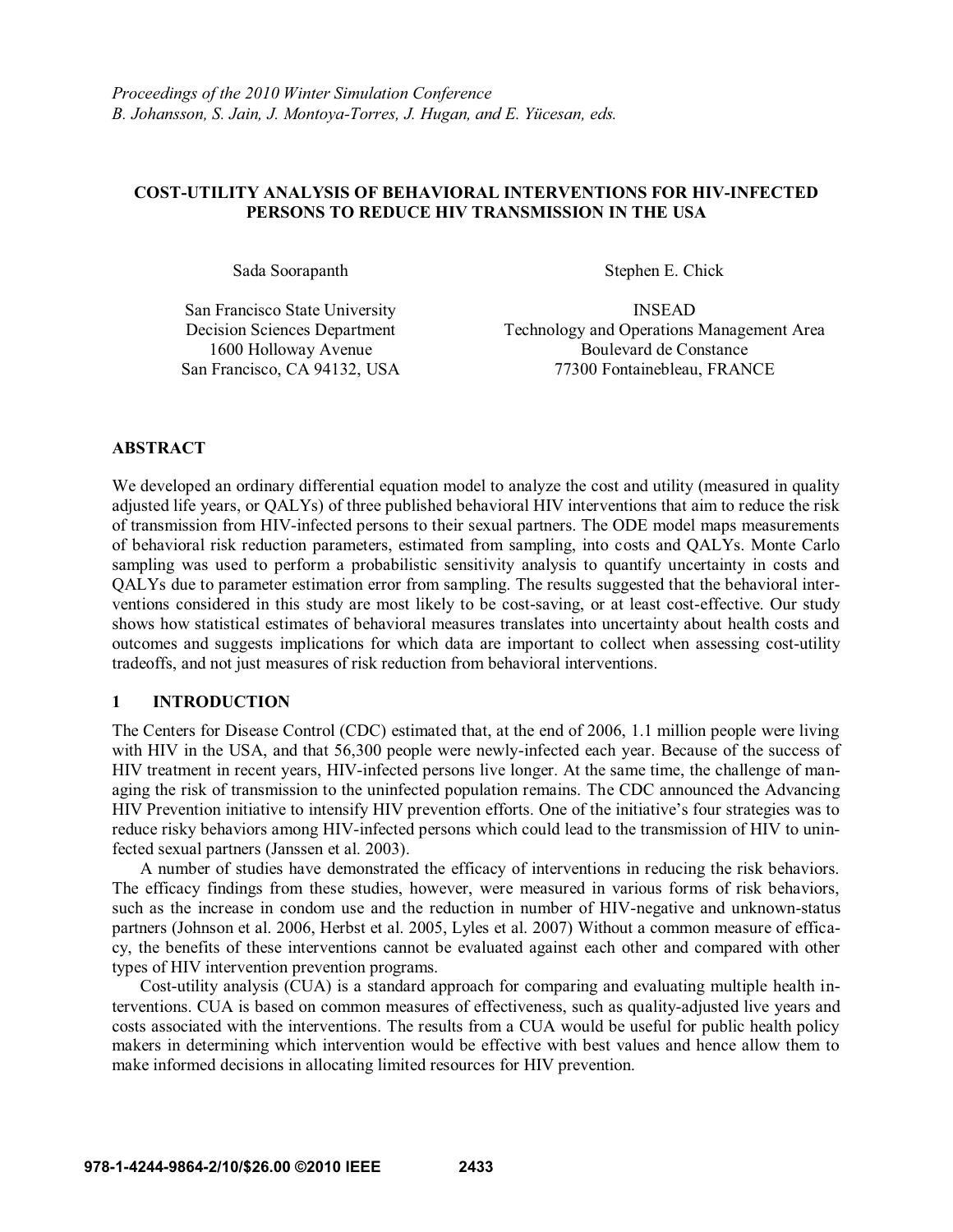Based on our literature search, there are a limited number of cost-effectiveness or CUA studies for HIV behavioral interventions. These studies did not focus on interventions for HIV-positive adults in the US and were mostly conducted before the year 2001.

 This study develops a mathematical model to assess the costs and benefits (as measured in QALYs) of three behavioral interventions for HIV-infected individuals. We consider behavioral studies of intervention programs delivered to individuals or small groups whose participants were heterosexual men and women in the USA. The outcomes of the analysis in this paper include the cost per HIV infection prevented and the cost per quality-adjusted life-year saved, although the papers that reported on the behavioral studies had a different outcome, such as the percent reduction of certain risky behaviors. Because the parameter estimates that behavioral studies are based on a statistical analysis, we also provide a probabilistic sensitivity analysis (PSA) that quantifies uncertainty about the potential costs and benefits of the interventions in both monetary and health terms. The model was implemented in Microsoft Excel spreadsheets with design goals of being transparent, user-friendly, and usable by cross-disciplinary collaborators.

### **2 METHODS**

We developed a simple compartmental model of HIV transmission that is described in Section 2.1. The parameters of that modeled were varied by matching them to general population statistics as well as to parameter estimates of how different behavioral interventions change the HIV dynamics. The interventions therefore change the overall cost burden of HIV/AIDS in both monetary and health terms. We measured health benefits and costs with the model in Section 2.1. Section 2.2 describes three such behavioral interventions. The parameter estimates for the behavioral interventions are estimated with a finite set of statistics and therefore exhibit sampling error. Section 2.3 summarizes how we used the uncertainty about the estimates of risk reduction parameters to generate Monte Carlo samples from the posterior distribution of those parameters. That technique was done to enable a Bayesian probabilistic sensitivity analysis (PSA) to quantify the uncertainty about the costs and benefits of the behavioral interventions that we study, and that are due to sampling error for key infection transmission parameters. The output of the PSA was used with a cost-utility assessment as summarized in Section 2.4.

### **2.1 HIV Infection Model**

We used the compartmental model in Figure 1 to describe the HIV infection transmission dynamics. The parameters of the model were varied through time in an attempt to assess how the changes in the behaviors of partners were influenced by the behavioral interventions. By running the model we could assess the change in the number of HIV transmissions from index cases to their partners. We used that information to assess the lifetime QALYs lost and lifetime treatment costs that are associated with such HIV transmissions. In this way, we assessed the incremental costs and QALYs associated with an intervention as compared without an intervention.



Figure 1: Continuous-Time System Dynamic Infection Model of Sexual Partners per Index Case.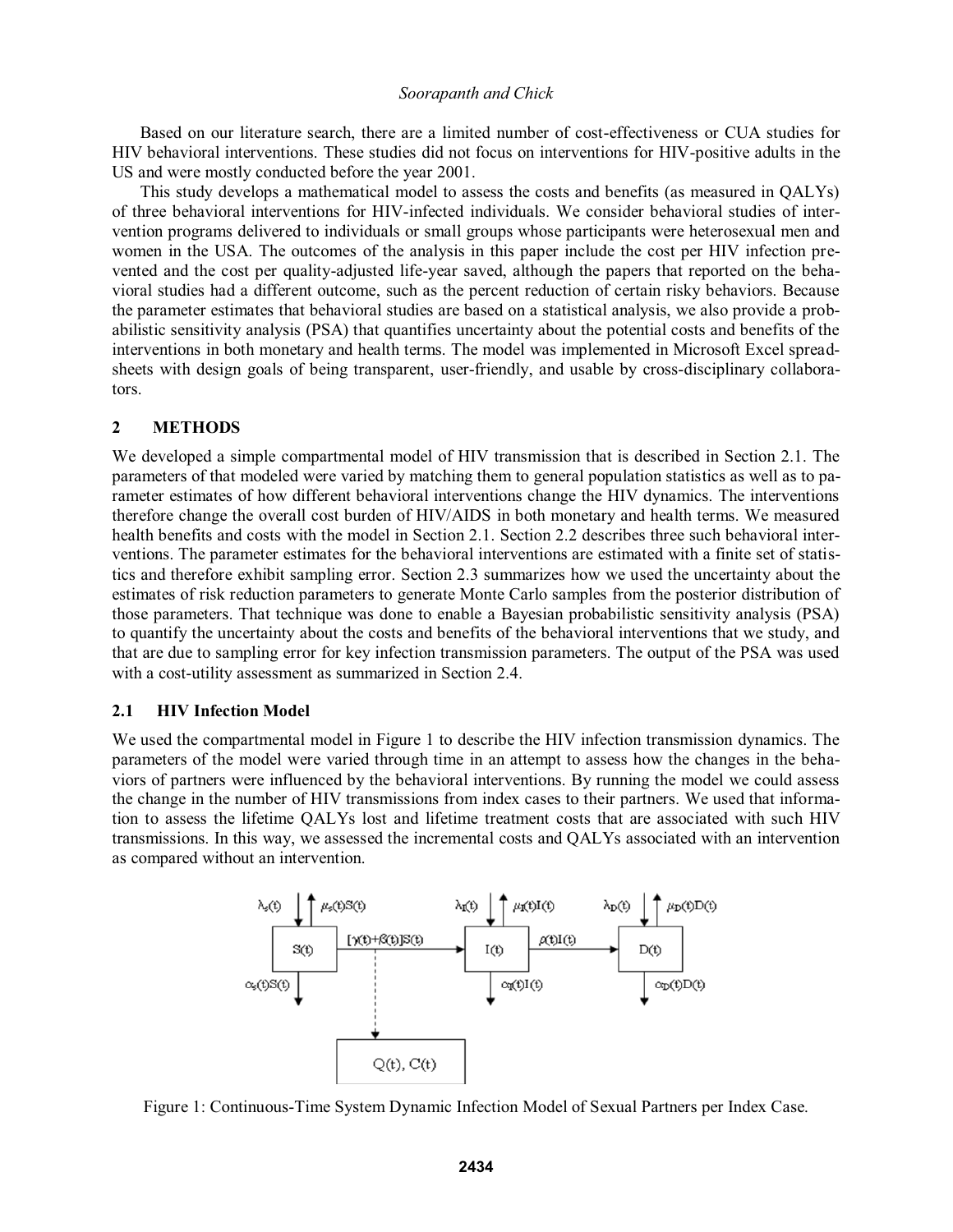In this model, an HIV-positive individual participating in the behavioral intervention program was referred to as index case. The variable *S(t)* describes the number of susceptible partners of index cases, per index case in the behavioral intervention, as a function of time. For example, if there are 100 index cases at a given time, and there are 325 partners of those index cases that are not HIV positive, then  $S(t) = 3.25$ at that time. There are other state variables and a number of parameters that describe the dynamics of the model.

We describe the parameters of the compartmental model by describing the terms of its corresponding ordinary differential equation (ODE) model. That ODE is given in Equations (1) to (5).

$$
\frac{dS(t)}{dt} = \lambda_s(t) - [\mu_s(t) + \gamma(t) + \beta(t) + \alpha_s(t)]S(t)
$$
\n(1)

$$
\frac{dI(t)}{dt} = \lambda_1(t) + [\gamma(t) + \beta(t)]S(t) - [\mu_I(t) + \rho(t) + \alpha_I(t)]I(t)
$$
\n(2)

$$
\frac{dD(t)}{dt} = \lambda_D(t) + \rho(t)I(t) - [\mu_D(t) + \alpha_D(t)]D(t)
$$
\n(3)

$$
\frac{dQ(t)}{dt} = \left[\gamma(t) + \beta(t)\right]S(t)qe^{-rt/n} \tag{4}
$$

$$
\frac{dC(t)}{dt} = \left[\gamma(t) + \beta(t)\right]S(t)ce^{-rt/n} \tag{5}
$$

Equation (1) describes the rate of change in the number of susceptible partners per index case,  $S(t)$ , over time. The term  $\lambda_s(t)$  in the compartmental model determines the rate that an index case acquires new susceptible sexual partners. The value of that rate was set by dividing the mean number of HIV-negative sexual partners per index case by the mean duration of a partnership. The term  $\mu<sub>S</sub>(t)$  is the rate that a susceptible partner leaves the partnership with the index case per time period. The rate that a susceptible partner becomes infected during the partnership with an index case is  $\gamma(t) + \beta(t)$ , where  $\gamma(t)$  is the rate of infection transmission from the index case and  $\beta(t)$  is the transmission rate due to sexual contacts with other HIV-infected individuals in the general population (other than the index case). The death rate of partners that are susceptible to HIV is  $\alpha_s(t)$ .

 Equations (2) and (3) describe the rates of change in the number of asymptotically infected partners per index case, *I(t)*, and the rate of change in the number of those with AIDS per index case, *D(t)*. The first terms of those equations,  $\lambda_I(t)$  and  $\lambda_D(t)$ , are the acquiring rate of asymptomatically infected sexual partners and that of partners with AIDS, respectively. As was  $\lambda_s(t)$ ,  $\lambda_l(t)$  and  $\lambda_D(t)$  were estimated by dividing the mean numbers of asymptomatically infected partners and the mean numbers of partners with AIDS, by the duration of partnership. The rates of leaving a partnership with an index case are  $\mu_1(t)$  and  $\mu_D(t)$  for an asymptomatically infected partner and for a partner with AIDS, respectively. Both  $\mu_I(t)$  and  $\mu_D(t)$  were assumed to be equal to  $\mu_S(t)$ . An infected individual develops AIDS conditions at the rate of  $\rho(t)$ . The death rate of partners with AIDS conditions is  $\alpha_D(t)$ . It is assumed that all infected individuals developed AIDS conditions before they died, hence,  $\alpha_l(t)$ , was assumed to be zero.

Each newly infected partner incurs a lifetime HIV treatment costs of  $c$ , and a loss of  $q$  qualityadjusted life years (QALYs). The total lifetime HIV treatment costs, *C(t)* and the total QALYs lost, *Q(t)*, associated with newly infected partners increases at the rate described by Equations (4) and (5). The rates were calculated by multiplying the rate of newly infected among all partners per index case,  $\gamma(t)$  +  $\beta(t)/S(t)$ , by lifetime treatment costs per infections (*c*) in Equation (4) and by the QALYs lost per infection (*q*) in Equation (5). Both rates were discounted at the annual discount rate of *r*%. We divided the discount rate *r* by *n*, the number of time periods per year, to obtain the discount rate per time period.

Now that the model is formalized, we turn to the specification of the parameters of the model. The transmission rate,  $y(t)$ , is defined by noting that the number of protected sexual contacts (i.e. with condom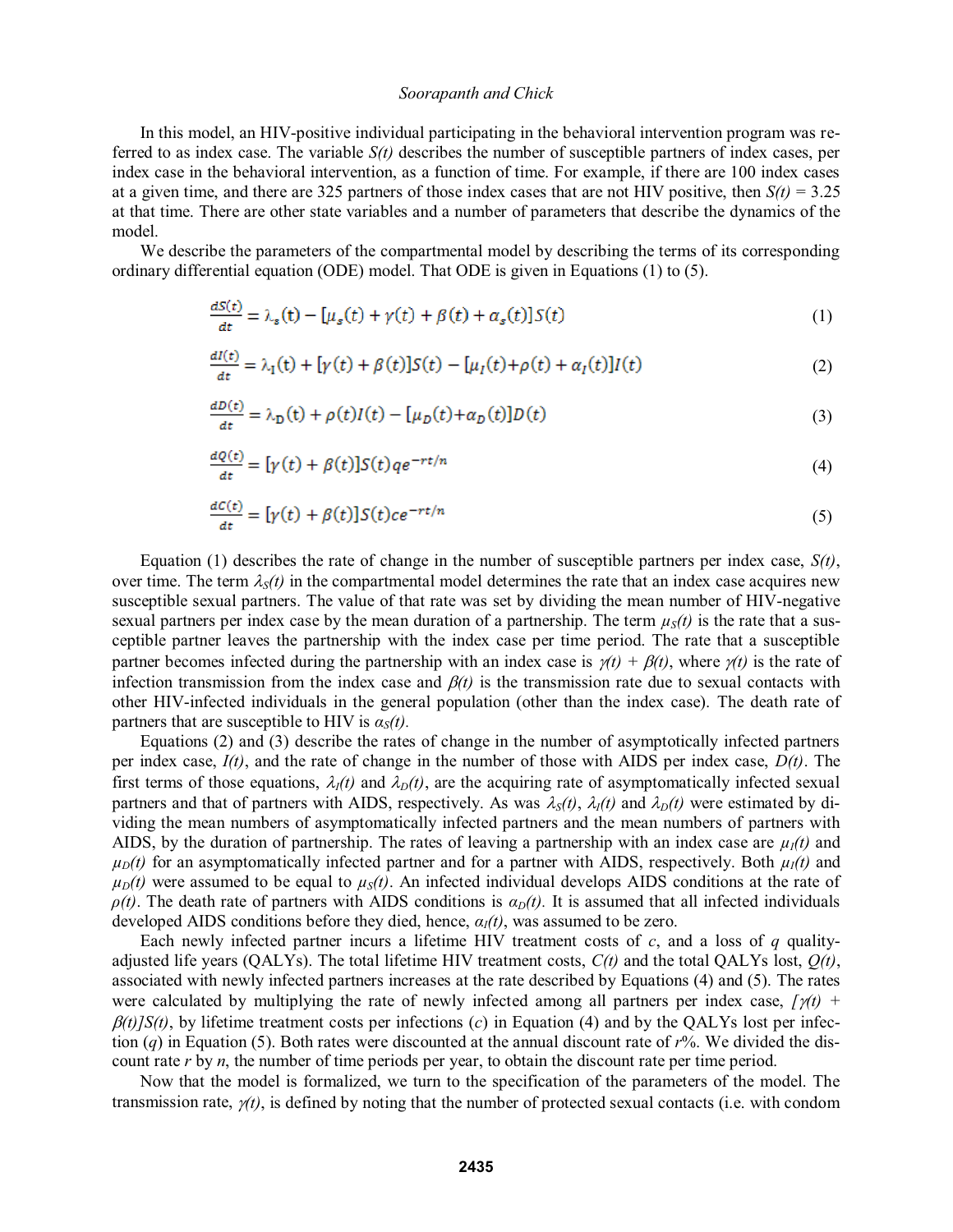use) causing infection per time period,  $x_p$ , is a Poisson random variable with the mean of  $m_p(t)p_p$ , and the number of unprotected sexual contacts (i.e. sexual contact without condom use), *xu*, is a Poisson random variable with the mean of  $m_u(t)p_u$ . The means  $m_v(t)$  and  $m_u(t)$  are the mean number of protected and unprotected sexual contacts per individual. The probabilities  $p_p$  and  $p_u$  are the transmission probabilities per protected contact and per unprotected contact respectively. Let *P(t)* be the probability that at least one infection occurs during the time period *t* to *t+dt*. Given this non-homogeneous Poisson process model for infection arrivals and our adaptation of the model for the finite difference (FD) tools below, we have:

$$
P(t) = P(x_p > 0) + P(x_u > 0) - P(x_p > 0)P(x_u > 0)
$$
  
= (1 - exp (-m<sub>p</sub>(t)p<sub>p</sub>dt)(1 - exp (-m<sub>u</sub>(t)p<sub>u</sub>dt).

The rate of infection at time *t*,  $\gamma(t)$ , therefore, are modeled by  $-\left[\ln(1 - P(t))\right]/dt$ .

The transmission rate  $\beta(t)$  between susceptible partners and other HIV-infected individual in the general population (excluding the index case) is modeled by

$$
\beta(t) = \frac{k}{y}(y-1)P_{HIV}p_u
$$

where *k* is the number of unprotected sexual contacts per period among heterosexual women and men in the US, *y* is the number of sexual partners per individual among heterosexual women and men in the US, and  $P_{HIV}$  is the HIV prevalence among US population. The term  $k/y$  approximates the number of unprotected sexual contacts per sexual partner per period. The number of HIV-positive sexual partners, excluding the index case equals  $(y-1)^*P_{HIV}$ . By multiplying that with the transmission probability per unprotected sexual contact,  $p_u$ , we obtain the rate of transmission  $\beta(t)$ . In the last term of Equation (1), the death rate of susceptible partners,  $\alpha_s(t)$ , was estimated by the annual death rate among US adults.

We simulated this ODE model in a spreadsheet by using the Euler-forward method (Brennan, Chick, and Davies 2006). This method, while offering less numerical stability than some other methods of computing with ODE models, offers an ease of implementation in spreadsheets. This method updates states on a discrete time grid, such as by

$$
x_{j+1} = x_j + f(x_j, t_j) \Delta t
$$

where  $x_i$  is the state of the system at time  $t_i = j\Delta t$  and  $f(x_i, t_i) = dx/dt$ . In this study, we used a 3-month time period (i.e.  $\Delta t = 3$  months), an interval that is consistent with the time interval reported in most behavioral studies. We followed the dynamic of the system over the period of 20 years.

All costs in the model were converted to 2009 US\$ using the consumer price index for medical care (US Bureau of Labor Statistics 2009). The model's parameter values are summarized in Tables 1 and 2.

### **2.2 HIV Behavioral Intervention for HIV-Positive Individuals**

We searched the published literature on HIV behavioral interventions, including meta-analytic and systematic reviews (Lyles et al. 2007, Johnson et al. 2005, Herbst et al. 2005, Kelly and Kalichman 2002, Crepaz, Lyles, and Wolitski 2006). We focused on individual and small group interventions for HIV-infected individuals that aimed at changing behaviors through counseling. We only considered studies with quantitative results, and therefore did not study those with dichotomous or categorical measures (such as Wolitski et al. 2005, Richardson et al. 2004).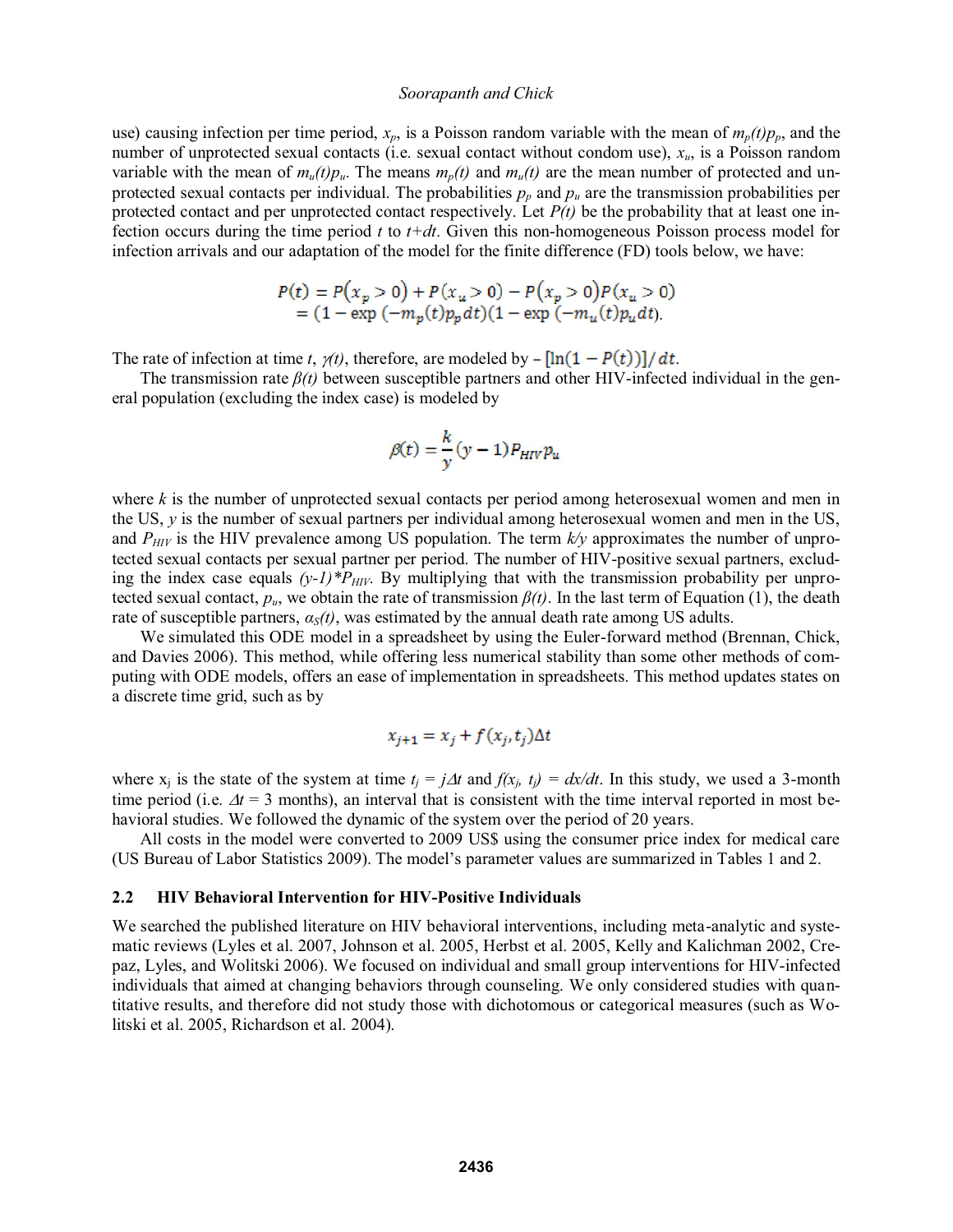| Parameter                                                     | Base-Case | Reference                     |
|---------------------------------------------------------------|-----------|-------------------------------|
| HIV prevalence among US population                            | 0.0100    | Sanders et al. 2005           |
|                                                               |           |                               |
| Transition rate from HIV to AIDS (events per patient-year)    | 0.0585    | Sanders et al. 2005           |
| Transition rate from HIV to death (events per patient-year)   | 0.0000    | Assumption                    |
| Transition rate from AIDS to death (events per patient-year)  | 0.0339    | Sanders et al. 2005           |
| Average annual, age-adjusted death rate in US (2003-2005)     | 0.0081    | National Center for           |
|                                                               |           | <b>Health Statistics 2009</b> |
| Percent reduction in transmission probability from condom use | 90%       | Cohen, Wu, and Far-           |
|                                                               |           | ley 2004                      |
| Per-act transmission probability (unprotected, male-to-female | 0.001     | Cohen, Wu, and Far-           |
| vaginal sex)                                                  |           | ley 2004                      |
| Average duration of partnership (years)                       | 1         | Assumption                    |
| Number of unprotected vaginal/anal sex with HIV-negative      | 11.3      | Weinhardt et al. 2004         |
| partners per 3-month among heterosexual women and men in      |           |                               |
| the US                                                        |           |                               |
| Number of unprotected vaginal/anal sex with HIV-positive      | 13.55     | Weinhardt et al. 2004         |
| partners per 3-month among heterosexual women and men in      |           |                               |
| the US                                                        |           |                               |
| Number of sexual partners over past 3-months among hetero-    | 1.7       | Weinhardt et al. 2004         |
| sexual women and men in the US                                |           |                               |
|                                                               |           |                               |
| Number of QALYs lost per HIV infection                        | 8.22      | Pinkerton et al. 2000         |
| Lifetime cost of treating HIV/AIDS costs per infection (in    | \$466,579 | Shackman et al. 2006          |
| 2009 US\$)                                                    |           |                               |

# Table 1: Parameter Values for the HIV Transmission System

 Three studies were included in our analysis (Table 2). Although some interventions also targeted drug risk behaviors, we only focused on sexual risk behaviors in our analysis. Kalichman et al. (2001) examined group intervention focused on strategies for practicing safer sex. Patterson et al. (2003) studied a brief counseling that focused on condom use, safer-sex negotiation, and serostatus disclosure. The intervention of Rotheram-Borus et al. (2004) consisted of two-module counseling focused on coping with one's serostatus and staying healthy, and reducing substance use and unprotected sexual acts.

Table 2: Parameter Values for Risky Behaviors for Each Behavioral Intervention

| Study         | Setting         | Parameter Values: Without intervention; With Intervention            |
|---------------|-----------------|----------------------------------------------------------------------|
| Kalichman     | Community-      | Mean (SE) number of sex partners: $1.6$ (0.18); $1.2$ (0.14)         |
| et al. (2001) | based service   | Mean number of unprotected sex acts (vaginal and anal) in the past 3 |
|               | agency          | months: $2.7(0.67)$ ; $1.2(0.33)$                                    |
| Patterson et  | Clinic settings | Mean number of HIV-negative or unknown-serostatus sexual partners    |
| al. $(2003)$  | where HIV+      | over the past 4 months: 7.9 (0.83); 7.9 (0.83)                       |
|               | seek cares      | Number of unprotected sex acts (vaginal and anal) with HIV-negative  |
|               |                 | or unknown serostatus sexual partners over the past 4 months: 34.7   |
|               |                 | (2.68); 20.2 (1.88)                                                  |
| Rotheram-     | Clinical care   | Mean number of HIV-negative sexual partners: $4(0.57)$ ; 1.4 $(0.2)$ |
| Borus et al.  | sites           | Percentage of unprotected sex acts (vaginal and anal) with HIV-      |
| (2001)        |                 | negative partners: 47%; 27%                                          |
|               |                 | Mean number of unprotected sex acts (vaginal and anal) with HIV-     |
|               |                 | negative partners per 3-month (estimated by combining with data      |
|               |                 | from Weinhardt et al. 2004): 11.3 (3.19); 6.49 (1.83)                |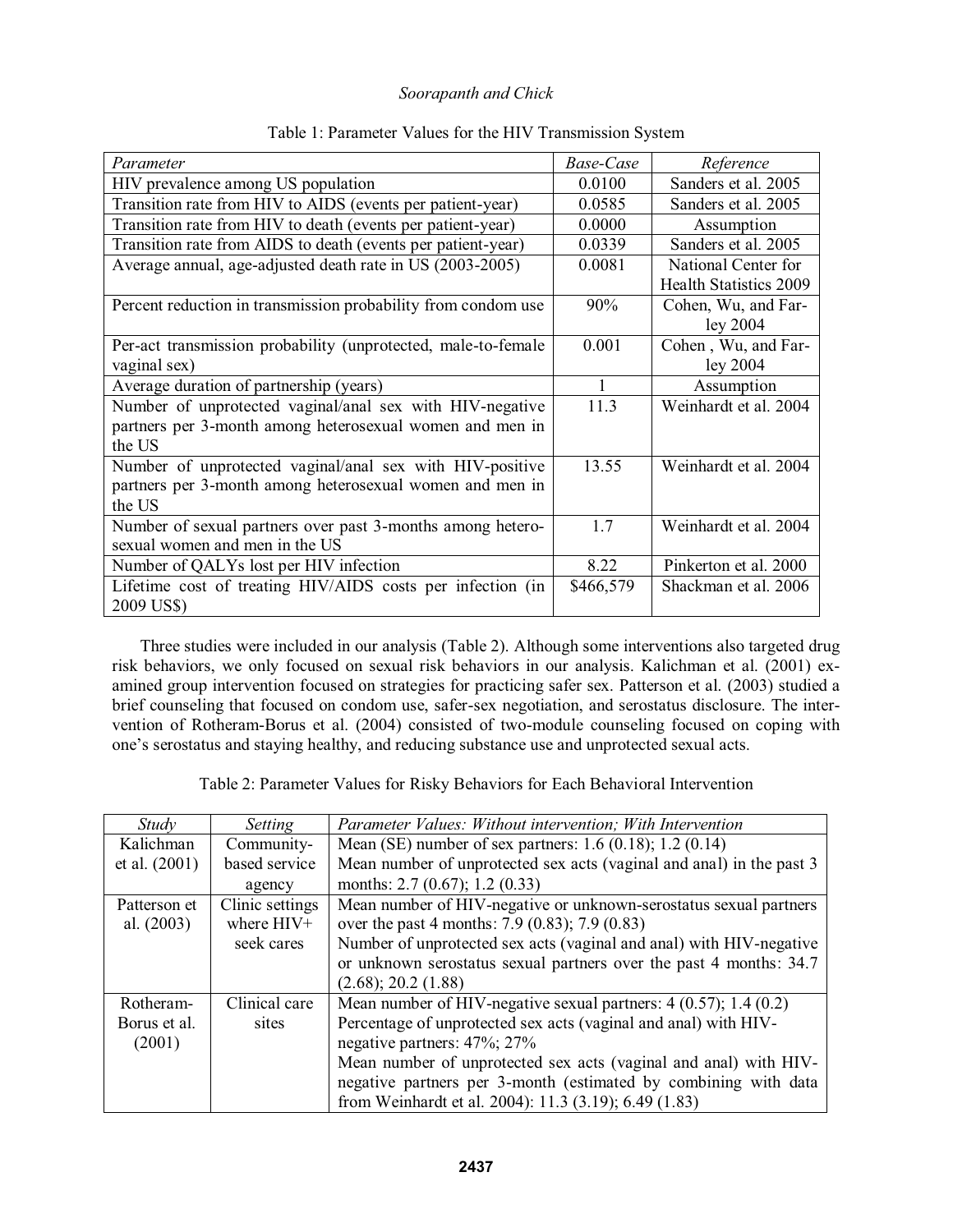Patterson et al. (2003) did not report the mean number of sexual partners after the intervention was delivered. We therefore used the same mean values in both the "with" and the "without" intervention scenarios. Rotheram-Borus et al. (2001) did not report the mean number of unprotected sex acts but rather a percentage value. We estimated the mean number of unprotected acts by multiplying the percentage value by the mean number of sex acts per 3-month period among US adults from Weinhardt at al. (2004), studying almost 4,000 HIV-positive individuals in four major US cities. The standard errors of the mean values were computed from the standard deviations of the outcomes reported in the intervention studies where possible. Rotheram-Borus et al. did not report such standard deviations. We therefore estimated the standard errors of this intervention using similar data from Weinhardt et al. (2004).

Only one of the studies (Rotheram-Borus et al. 2004) reported the costs of intervention (also called program costs). For the other two studies, we estimated the program costs based on provided details about intervention delivery, including the number of program staff delivering the intervention, the total number of sessions, the session duration, and the average number of clients served per session. We assumed that the program's delivery staff – or facilitators - would have an education background similar to that of a medical and public health social worker, and multiplied the total program delivery time by the average hourly wage of a social worker in the United States in 2008 (\$22.87, US Bureau of Labor Statistics, 2008) plus 30% for fringe benefits (total, \$29.73 per hour). We divided by the number of clients to get the perclient facilitator costs.

In order to estimate more complete program costs, including those for recruitment, training, supervision, administration, supplies, equipment, facility space and participant costs, we examined two additional cost studies involving HIV-infected person. One was an ART adherence case management program in Los Angeles County persons in which clients met one-on-one with a case manager for 14 times on average during a six-month period to address barriers to ART adherence (Garland et al. 2007). The other was a 10-session program for up to 15 participants per session to reduce risk behaviors among HIV-infected injection drug users in four U.S. cities (Tuli et al. 2005).

Based on the data from these two costs studies, the proportion of the cost of a case manager's time to the total societal costs was estimated at 0.25. Therefore, we assumed that the facilitator costs estimated for the program considered in this study were 25% of societal costs. To arrive at societal costs, we divided the facilitator costs by 25%. Table 3 summarizes the estimated counselor times and expenses required by each intervention. The program cost of the intervention in Rotheram-Borus et al. (2004) was reported at \$3500 per participant (in 2002 US\$). The cost was adjusted to 2009 US\$ using the consumer price index of medical care (US Bureau of Labor Statistics, 2009), resulting in the program cost of \$4603.10 per participant.

|              |                               |                        | <b>Total Counse-</b> | <b>Total Program</b> |
|--------------|-------------------------------|------------------------|----------------------|----------------------|
|              |                               | <b>Total Counselor</b> | lor's Cost per       | Cost per             |
| Intervention | Intervention's details        | Time*Hourly Pay        | Participant          | Participant          |
| Kalichman    | Number of session:5,          | <b>US\$ 594.6</b>      | <b>US\$ 74.33</b>    | <b>US\$ 297.3</b>    |
| et al. 2001  | Length of session: 2 hours,   |                        |                      |                      |
|              | Number of counselors: 2,      |                        |                      |                      |
|              | Number of participants: 8.    |                        |                      |                      |
| Patterson et | Number of session:3,          | <b>US\$ 267.57</b>     | <b>US\$ 33.45</b>    | <b>US\$ 133.8</b>    |
| al. 2003     | Length of session: 1.5 hours, |                        |                      |                      |
|              | Number of counselors: 2,      |                        |                      |                      |
|              | Number of participants: 8.    |                        |                      |                      |

Table 3: Summary of Program Cost Calculations for Kalichman et al. (2001) and Patterson et al. (2003):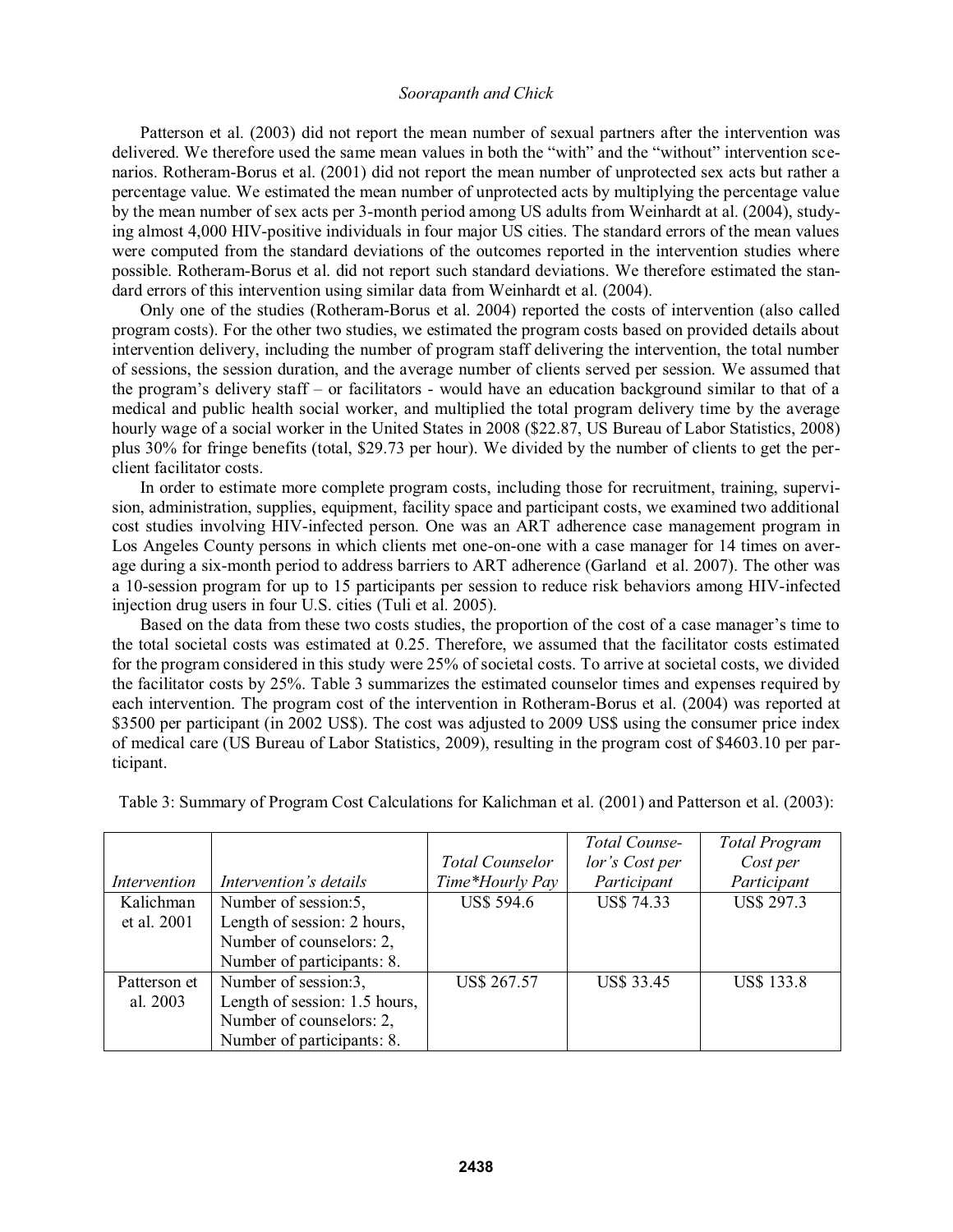# **2.3 Probabilistic Sensitivity Analysis**

We used Monte Carlo sampling to explore the effect of parameter uncertainty on the cost and effectiveness results. Since we focused on the effect of intervention on the risky sexual behaviors and the infection transmissions among partners, we only sampled parameters related to sexual behaviors. Table 4 presented the selected model parameters and the sampling distributions. We assumed that the number of sexual partners and the number of unprotected sexual contacts follow gamma distributions. The parameter of gamma distribution,  $\alpha$  and  $\beta$  were derived from the mean ( $\mu = \alpha \beta$ ) and standard errors (*SE* = *sqrt(* $\alpha \beta$ *<sup>2</sup>)*), i.e.  $\alpha = \mu^2 / SE^2$ , and  $\beta = SE^2 / \mu$ .

| <b>Intervention</b> | Model Parameter                                               | <b>Sampling Distribution</b> |
|---------------------|---------------------------------------------------------------|------------------------------|
| Kalichman           | Mean number of sexual partners in the past 3 months:          |                              |
| et al. $(2001)$     | Without Intervention;                                         | Gamma (82.22,0.019);         |
|                     | With intervention                                             | Gamma (73.80,0.016)          |
|                     | Mean number of unprotected sex acts (vaginal and anal) in the |                              |
|                     | past 3 months:                                                |                              |
|                     | Without Intervention;                                         | Gamma (16.29, 0.166);        |
|                     | With intervention                                             | Gamma (13.16, 0.091)         |
| Patterson et        | Mean number of HIV-negative or unknow-serostatus sexual       |                              |
| al. $(2003)$        | partners over the past 4 months:                              |                              |
|                     | Without Intervention;                                         | Gamma (89.80, 0.088);        |
|                     | With intervention                                             | Gamma (89.80, 0.088)         |
|                     | Mean number of unprotected sex acts (vaginal and anal) with   |                              |
|                     | HIV-negative or unknown serostatus sexual partners over the   |                              |
|                     | past 4 months:                                                | Gamma (167.78,               |
|                     | Without Intervention;                                         | $0.207$ ;                    |
|                     | With intervention                                             | Gamma (115.35, 0.175)        |
| Rotheram-           | Mean number of HIV-negative sexual partners:                  |                              |
| Borus et al.        | Without Intervention;                                         | Gamma (49.00, 0.082);        |
| (2001)              | With intervention                                             | Gamma (47.06, 0.03)          |
|                     | Mean number of unprotected sex acts (vaginal and anal) with   |                              |
|                     | HIV-negative partners per 3-month:                            |                              |
|                     | Without Intervention;                                         | Gamma (12.56, 0.899);        |
|                     | With intervention                                             | Gamma (12.56, 0.517)         |

| Table 4: Monte Carlo Sampling for Probabilistic Sensitivity Analysis |  |  |  |
|----------------------------------------------------------------------|--|--|--|
|                                                                      |  |  |  |
|                                                                      |  |  |  |

# **2.4 Cost-Utility Analysis**

For each intervention, the model was run for 1000 iterations using parameters from Tables 2-4. In each simulation run, the model calculated the total number of infections among partners per index case, the discounted QALYs lost per index case, and the discounted HIV lifetime treatment costs per index case, in both With-intervention and Without-Intervention scenarios. The method of common random numbers was used for the two scenarios.

 The mean discounted lifetime HIV treatment costs saved by the intervention is the mean of the differ ences in the discounted lifetime HIV treatment costs in the 'With Intervention' and 'Without Intervention' scenarios. Similarly, the mean discounted QALYs saved by the intervention is the mean of the differences in the discounted QALYs lost in the two scenarios. The incremental cost-effectiveness ratio (ICER) is

 $ICER = \frac{Program\ Costs - Mean\ Discounted\ Lifetime\ HIV\ treatment\ costs\ saved}{Mean\ Discounted\ QALYs\ saved}$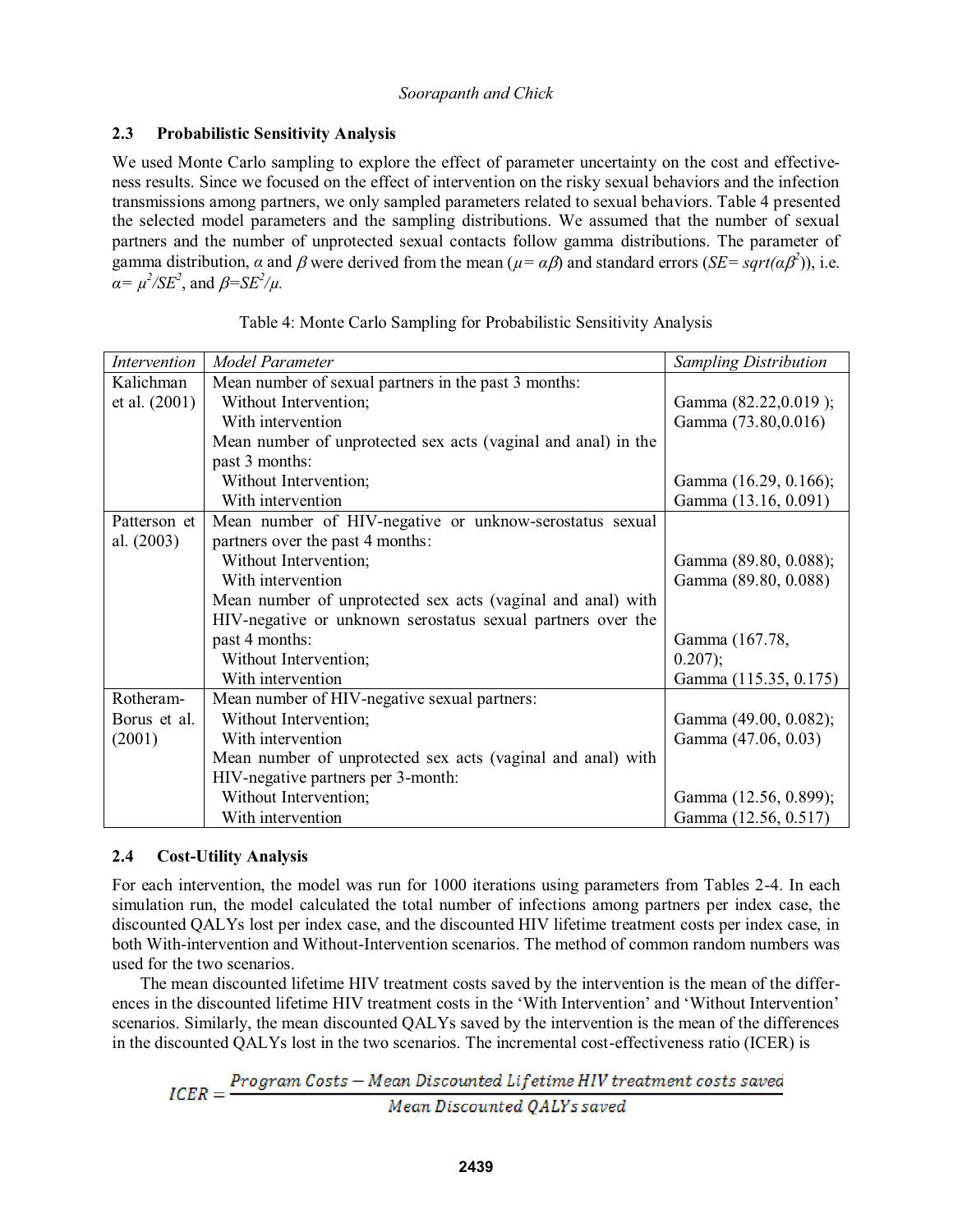The program is considered cost-saving if the saving of total lifetime HIV treatment cost exceeds the program costs. In which case, the ICER will be negative. The program is considered cost-effective if the ICER is less than or equal to \$50,000, a widely used threshold in public health economic evaluation.

#### **3 RESULTS**

Table 5-7 shows the cost and effectiveness analyses of the three interventions as compared to the "Without Intervention" scenario. These values were based upon our simulated estimates of the mean. When the index case received a risk reduction intervention and modified their risk behaviors for 1 year, the mean (SE) discounted number of infections prevented were  $0.2254$  (0.0035), 1.41 (0.01), and 0.75 (0.02) per index case for the interventions in Kalichman et al., Patterson et al., and Rotheram-Borus et al., respectively. The prevention of these HIV infections resulted in the mean (SE) discounted QALY saved of 1.85  $(0.03)$ , 11.56  $(0.09)$ , and 6.16  $(0.14)$  per index case, respectively. On average, the intervention would save the discounted lifetime treatment cost of HIV by  $$105,175$  (SE = 1,634),  $$656,257$  (SE = 5,106), and \$349,926 (SE = 8,050) per index case, for Kalichman et al., Patterson et al., and Rotheram-Borus et al., respectively. The distributions of the lifetime HIV treatment cost saving are shown in Figure 2

 All interventions were cost-saving when the model used the sample mean as a point estimator of the given parameters. When uncertainty was accounted for in the parameter estimates, we estimate that the probability that an intervention was cost-saving or at least cost-effective was 98.5%, 99.9% and 92% for Kalichman et al., Patterson et al. and Rotheram-Borus et al., respectively, based on 1000 Monte Carlo samples from the posterior distribution of the behavioral risk parameters.

#### **4 CONCLUSIONS**

We conducted a cost-effectiveness analysis of behavioral risk reduction interventions which aim to reduce risk behaviors of HIV-positive individuals. This was needed in order to extend the variety of intermediate outcomes reported elsewhere into cost-effectiveness values that can be used to compare across various in terventions. To model the range of intervention's efficacies, the outcomes from three HIV intervention studies were considered in the analysis. The costs of intervention, if not available, were estimated based on the details of the intervention delivery published in the studies.

 The results suggested that behavioral interventions, such as those in Kalichman et al.(2001), Patterson et al (2003) and Rotheram-Borus et al. (2001), can potentially reduce the risk of HIV transmission, particularly if the behavioral changes are sustained over time. Information regarding the duration of intervention effects and the duration of sexual partnership is important to better estimate transmission risk and intervention effectiveness. The duration of these behavioral changes seem to strongly influence the magnitude of the cost effectiveness of these programs, but the duration of effectiveness seems to be an open question. The cost-effectiveness analyses also showed that the three interventions studied above were most likely to be cost-saving, or at least cost-effective, because the program cost estimates were much lower than the savings of lifetime treatment cost of HIV. Among the three interventions, Patterson et al. appeared to cost least and save more QALYs than the other interventions.

The robustness of the cost and effectiveness results depends significantly on the assumptions made to overcome three main challenges encountered in this study. First was the lack of comparable sexual behaviors data from the three studies to be able to project the number of infections averted and QALY saved. Secondly, not all studies provided a measure of variation of these behavioral outcomes. In order to obtain such data, we used the baseline behavior data from Weinhardt et al. (2004), conducted from relative large sample size of HIV-positive individuals in the US. Thirdly, the intervention program costs were not available in the publications. We estimated these costs based on available information and assumption about the resource use. The costs could vary significantly if the interventions were to be applied in practice. With these limitations, our study should be considered as an analysis of potential impacts of a behavioral intervention on the risk behaviors, estimated in terms of cost and final health outcomes.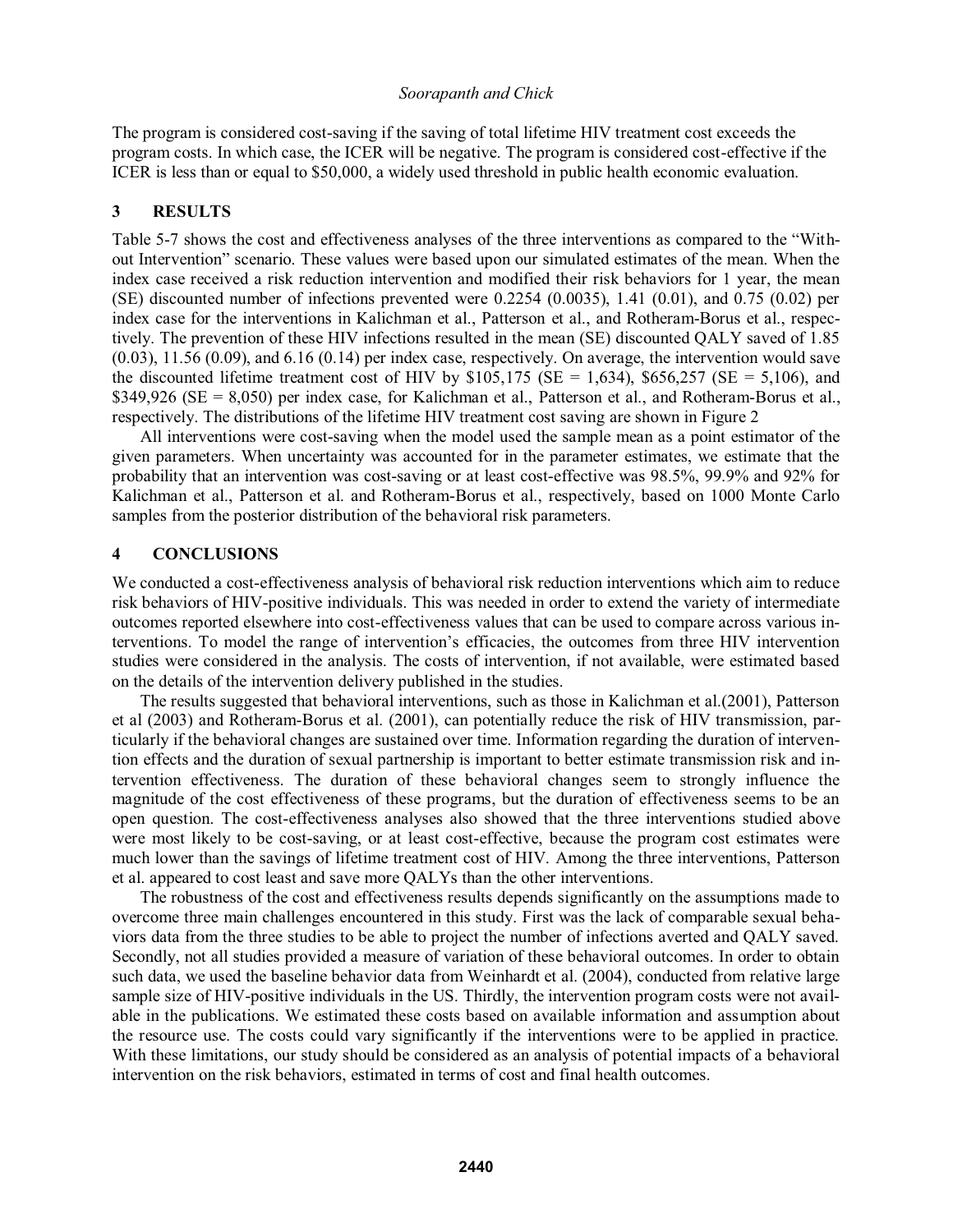|                                                       | Without      | With         |            |
|-------------------------------------------------------|--------------|--------------|------------|
| Outcome                                               | Intervention | Intervention | Difference |
| Mean (SE) number of partners' infections per in-      | 1.29         | 1.07         | 0.2254     |
| dex case                                              | (0.01)       | (0.01)       | (0.0035)   |
| Mean(SE) discounted QALYs lost due to part-           | 10.63        | 8.77         | 1.85       |
| ners' infections per index case                       | (0.08)       | (0.06)       | (0.03)     |
| Mean (SE) discounted lifetime treatment costs         | \$603,233    | \$498,058    | \$105,175  |
| due to partners' infections per index case            | $(\$4,673)$  | $(\$3,300)$  | (\$1,634)  |
| Program cost per index case                           | \$0          | \$297.30     | \$297.30   |
| Incremental costs per QALY saved (ICER)               |              | $-$ \$56,601 |            |
| Proportion of Runs with negative ICER (cost-          |              | 0.985        |            |
| saving) or with ICER $\leq$ \$50,000 (cost-effective) |              |              |            |

Table 5: Mean and Standard Errors (SE) of Costs and Health Outcomes When Comparing the Without and With Intervention From Kalichman et al. (2001).

Table 6: Mean and Standard Errors (SE) of Costs and Health Outcomes When Comparing the Without and With Intervention From Patterson et al. (2003).

|                                                       | Without      | With         |             |
|-------------------------------------------------------|--------------|--------------|-------------|
| Outcome                                               | Intervention | Intervention | Difference  |
| Mean (SE) number of partners' infections per in-      | 19.59        | 18.19        | 1.41        |
| dex case                                              | (0.06)       | (0.05)       | (0.01)      |
| Mean(SE) discounted QALYs lost due to part-           | 161.05       | 149.49       | 11.56       |
| ners' infections per index case                       | (0.46)       | (0.40)       | (0.09)      |
| Mean (SE) discounted lifetime treatment costs         | \$9,141,468  | \$8,485,211  | \$656,257   |
| due to partners' infections per index case            | $(\$26,166)$ | $(\$22,706)$ | $(\$5,106)$ |
| Program cost per index case                           | \$0          | \$133.8      | \$133.8     |
| Incremental costs per QALY saved                      |              | $-$ \$56,750 |             |
| Proportion of Runs with negative ICER (cost-          |              | 0.999        |             |
| saving) or with ICER $\leq$ \$50,000 (cost-effective) |              |              |             |

Table 7: Mean and Standard Errors (SE) of Costs and Health Outcomes When Comparing the Without and With Intervention From Rotheram-Borus et al. (2001).

|                                                       | Without      | With         |             |
|-------------------------------------------------------|--------------|--------------|-------------|
| Outcome                                               | Intervention | Intervention | Difference  |
| Mean (SE) number of partners' infections per in-      | 6.62         | 5.87         | 0.75        |
| dex case                                              | (0.06)       | (0.04)       | (0.02)      |
| Mean(SE) discounted QALYs lost due to part-           | 54.44        | 48.27        | 6.16        |
| ners' infections per index case                       | (0.47)       | (0.36)       | (0.14)      |
| Mean (SE) discounted lifetime treatment costs         | \$3,089,964  | \$2,740,038  | \$349,926   |
| due to partners' infections per index case            | $(\$26,896)$ | $(\$20,356)$ | $(\$8,050)$ |
| Program cost per index case                           | \$0          | \$4603.10    | \$4603.10   |
| Incremental costs per QALY saved                      |              | $-$ \$56,015 |             |
| Proportion of Runs with negative ICER (cost-          |              | 0.92         |             |
| saving) or with ICER $\leq$ \$50,000 (cost-effective) |              |              |             |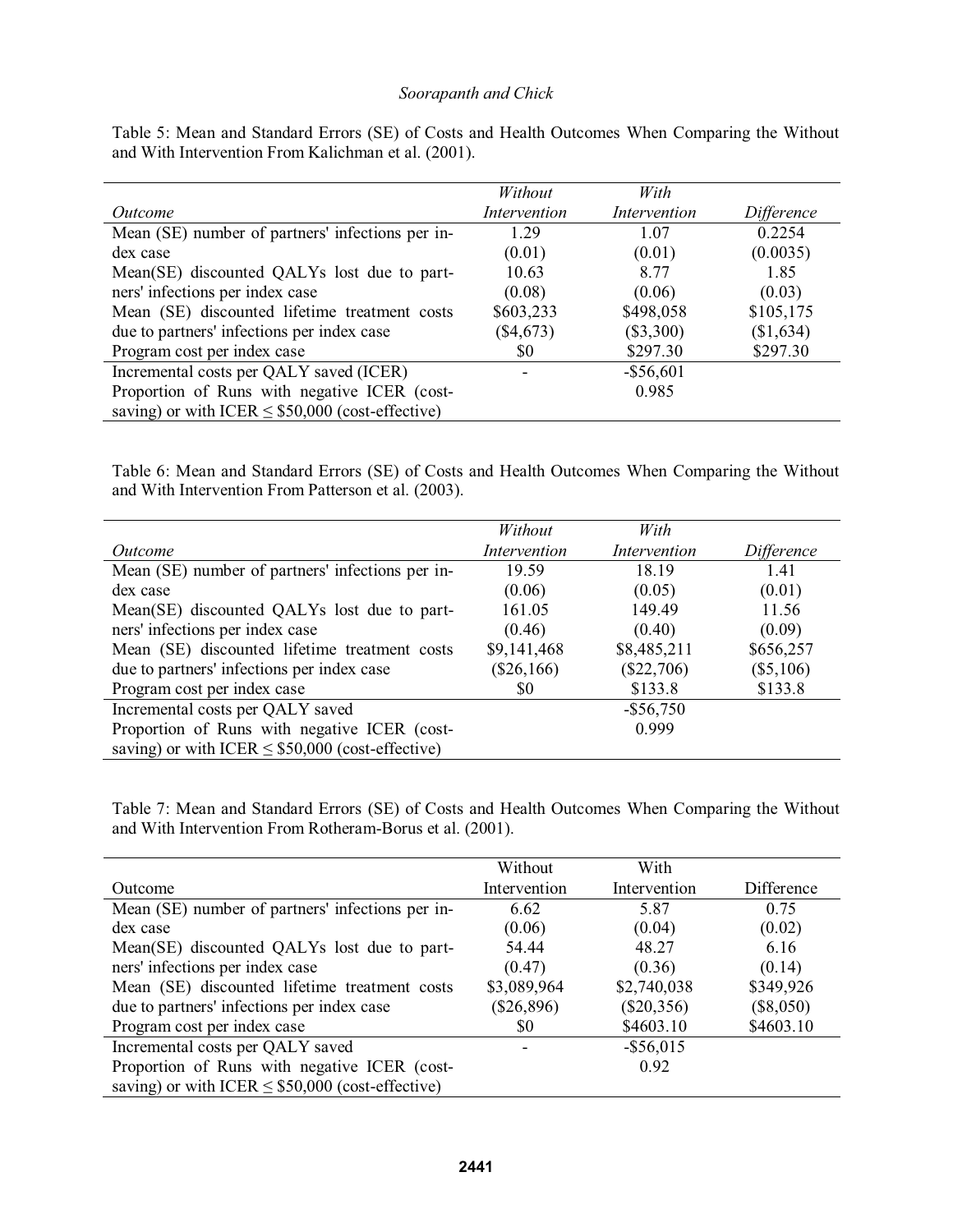

Figure 2: Relative Frequency Distribution of Life Time Treatment Costs Saved Per Index Case (Based on 1000 Monte Carlo's Simulation Runs)

### **REFERENCES**

- Brennan, A., S. Chick, and R. Davies. 2006. A taxonomy of model structures for economic evaluation of health technologies. *Health Economics* 15:1295-1310.
- Cohen, D., S.Y. Wu, and T. Farley. 2004. Comparing the cost-effectiveness of HIV prevention interventions. *Journal of Acquired Immune Deficiency Syndrome* 37:1404-1414.
- Crepaz, N., C. Lyles, and R. Wolitski. 2006. Do prevention interventions reduce HIV risk behaviours among people living with HIV? A meta-analytic review of controlled trials. *AIDS* 20:143-157.
- Garland, W., A. Wohl, R. Valencia et al. 2007. The acceptability of a directly-administered antiretroviral therapy (DAART) intervention among patients in public HIV clinics in Los Angeles, California. *AIDS Care* 19:159-167.
- Herbst, J., R. Sherba, N. Crepaz et al. 2005. A meta-analytic review of HIV behavioral interventions for reducing sexual risk behavior of men who have sex with men. *Journal of Acquired Immune Deficiency Syndrome* 39: 228-241.
- Janssen, R., I. Onorato, R. Valdiserri et al. 2003. Advancing HIV Prevention: New strategies for a changing epidemic --- United States. *Morbidity and Mortality Weekly Report* 52: 329-332.
- Johnson, B., M. Carey, S. Chaudoir et al. 2006. *Journal of Acquired Immune Deficiency Syndrome* 41: 642-650.
- Kalichman, S., D. Rompa, M. Cage et al. 2001. Effectiveness of an intervention to reduce HIV transmission risks in HIV-positive people. *American Journal of Preventive Medicine* 21: 84-92.